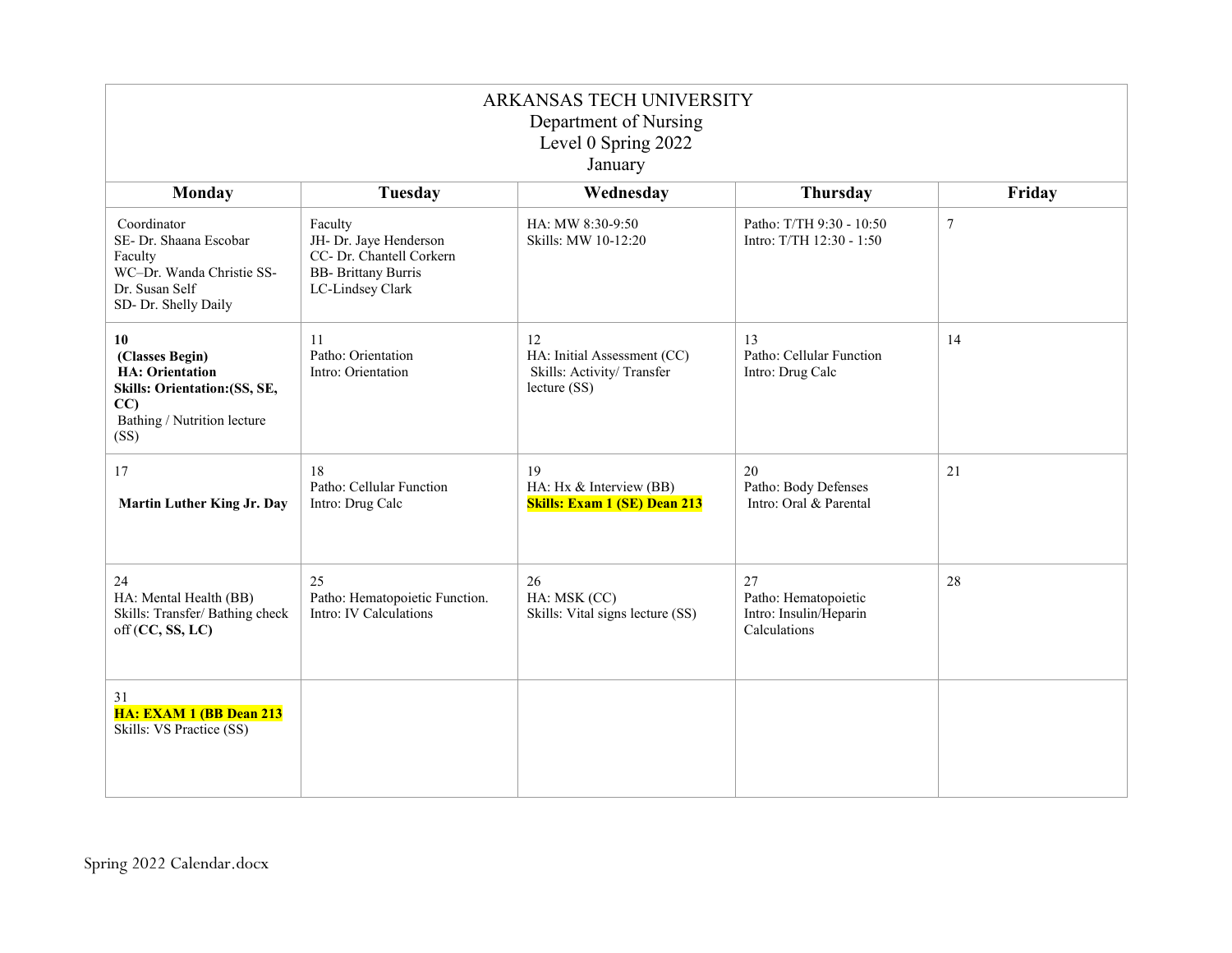| ARKANSAS TECH UNIVERSITY<br>Department of Nursing<br>Level 0 Spring 2022<br>February |                                                                     |                                                                                       |                                                                 |                |
|--------------------------------------------------------------------------------------|---------------------------------------------------------------------|---------------------------------------------------------------------------------------|-----------------------------------------------------------------|----------------|
| <b>Monday</b>                                                                        | Tuesday                                                             | Wednesday                                                                             | Thursday                                                        | Friday         |
|                                                                                      | $\mathbf{1}$<br>Patho: Exam 1 Dean 213<br>Intro: Calculation Review | 2<br>0800 ATI Tutorials Due<br>HA: Eyes (CC)<br>Skills: Vital signs Check Off<br>(SE) | 3<br>Patho: Cardiovascular Func<br>Intro: Math Attempt 1 Exam   | $\overline{4}$ |
| 7<br>HA: Ear (SD)<br>Skills Oral Meds<br>Lecture (CC)                                | 8<br>Patho: Cardiovascular Function<br>Intro: Math Review Lab       | 9<br>HA: Nose, Mouth, Throat (BB)<br>Skills: Parental Meds Lecture<br>(CC)            | 10<br>Patho: Respiratory Function<br>Intro: Math Attempt 2 Exam | 11             |
| 14<br>HA: EXAM 2 (CC) Dean<br>213<br>Skills: Med practice (CC,<br>SS)                | 15<br>Patho: Respiratory Function<br>Intro: HIPAA & Test Taking     | 16<br>HA: Head/Neck (CC)<br>Skills: Med Check Off (CC, SS,<br>SE)                     | 17<br>Patho: Exam #2 Dean 213<br>Intro: Healthcare Delivery     | 18             |
| 21<br>HA: PV/Cardiac (CC)<br>Skills: IV Lecture (SS)                                 | 22<br>Patho: Acid Base Balance<br>Intro: Historical Practice        | 23<br>HA: PV/Cardiac (CC)<br><b>Skills: Exam 2 (CC) Dean 213</b>                      | 24<br>Patho: Acid Base Balance<br>Intro: Theory & EBP           | 25             |
| 28<br>HA: Breast (SD)<br>Skills: Asepsis (CC)                                        |                                                                     |                                                                                       |                                                                 |                |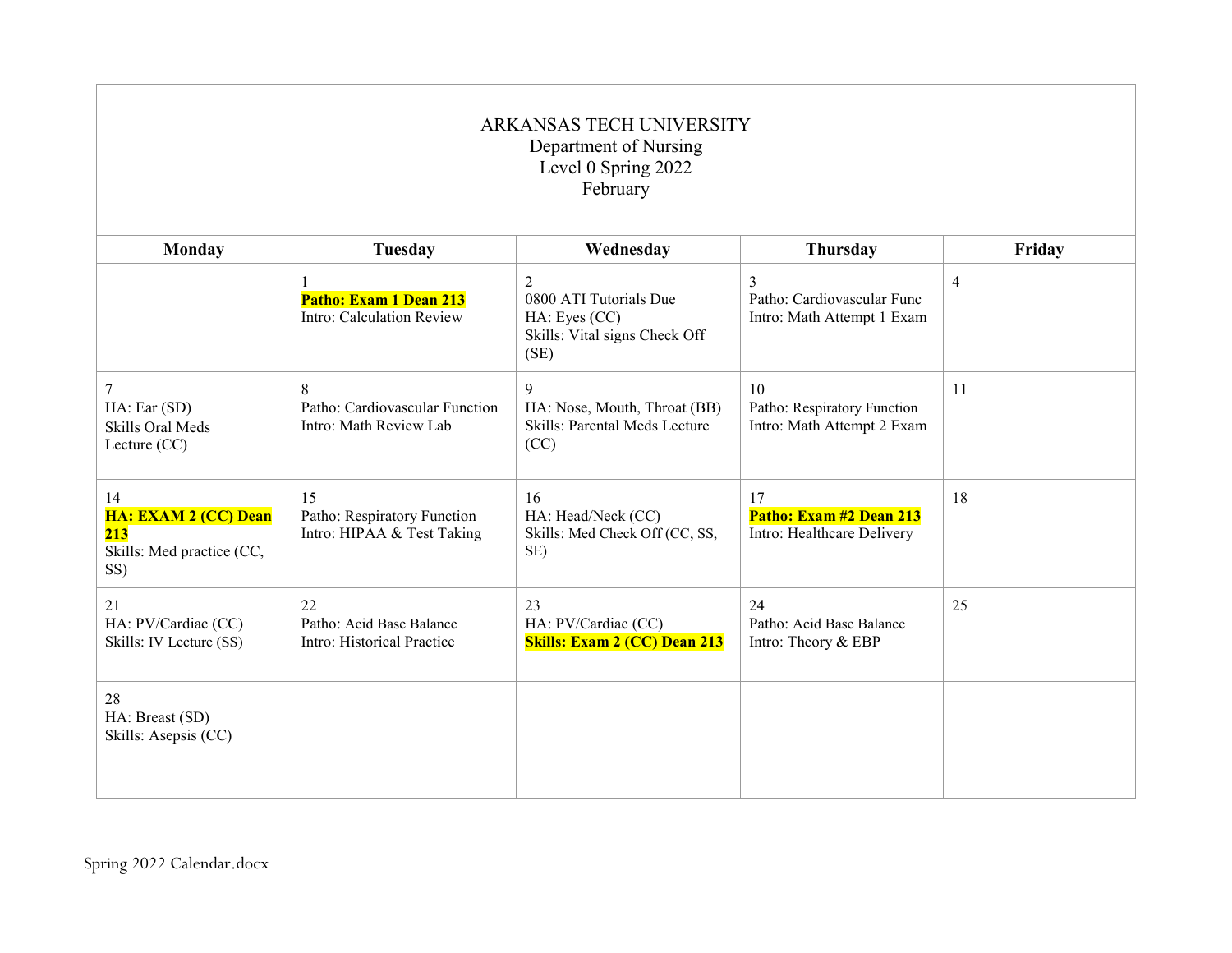| ARKANSAS TECH UNIVERSITY<br>Department of Nursing<br>Level 0 Spring 2022<br>March |                                                                          |                                                                            |                                                                    |                |  |  |
|-----------------------------------------------------------------------------------|--------------------------------------------------------------------------|----------------------------------------------------------------------------|--------------------------------------------------------------------|----------------|--|--|
| Monday                                                                            | Tuesday                                                                  | Wednesday                                                                  | Thursday                                                           | Friday         |  |  |
|                                                                                   | Patho: Urinary Function<br><b>Intro: EXAM 1 Dean 213</b>                 | 2<br><b>HA: EXAM 3 (CC) Dean 213</b><br>Skills: Wound Care Lecture (SS)    | 3<br>Patho: Reproductive Func Intro:<br>Health Promotion           | $\overline{4}$ |  |  |
| $\tau$<br>HA: Lungs (SD)<br>Skills: Wound Care Practice (SS,<br>CC                | 8<br>Patho: Reproductive Func<br>Intro: Spirituality & Sexuality         | 9<br>HA: Lungs (SD)<br>Skills: Wound Care Check Off (CC,<br>LC, SE, SS)    | 10<br>Patho: EXAM 3- Dean 213<br>Intro: Wellness & Culture         | 11             |  |  |
| 14 $(1st$ day of $10th$ week)<br>HA: Abdomen (BB)<br>Skills: IV Practice (CC, SS) | 15<br>Patho: GI Function<br>Intro: Complementary<br>Alternative Medicine | 16<br>HA: Male/Female Reproductive<br>(SD)<br>Skills: IV Practice (SE, SS) | 17<br>Patho: Endocrine Functions<br><b>Intro: EXAM 2- Dean 213</b> | 18             |  |  |
| 21                                                                                | 22                                                                       | 23                                                                         | 24                                                                 | 25             |  |  |
| -SPRING BREAK---------------------------                                          |                                                                          |                                                                            |                                                                    |                |  |  |
| 28<br><b>HA: EXAM 4 (CC)- Dean 213</b><br>Skills: IV Check Off (CC, SS, LC)       | 29<br>Patho: Endocrine Functions<br>Intro: Care Plan Diagnosing          | 30<br>HA: Skin (CC)<br>Skills: IV Check off (CC, SS, SE)                   | 31<br>Patho: Neural Functions Intro:<br>Care Planning              |                |  |  |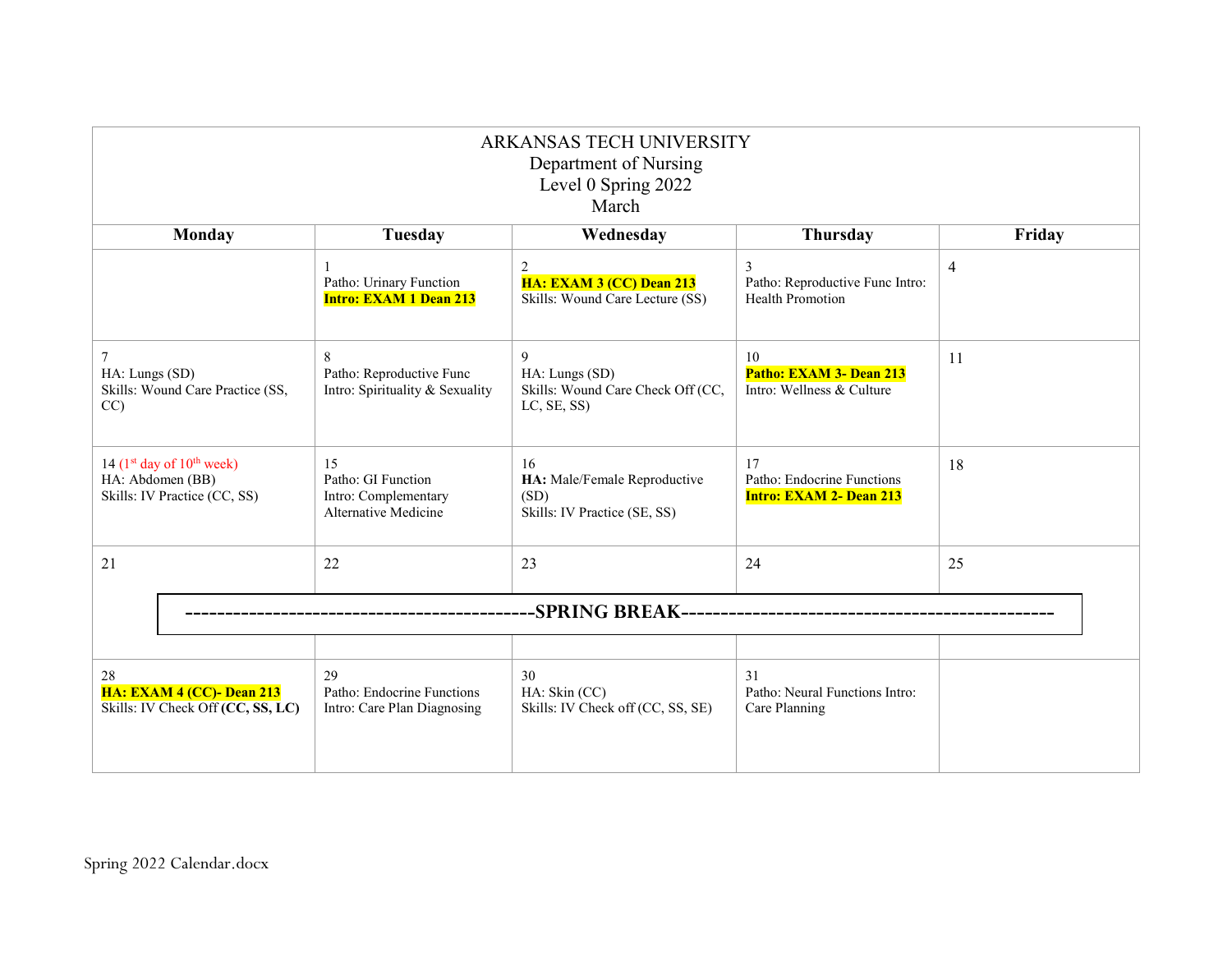| ARKANSAS TECH UNIVERSITY<br>Department of function<br>Level 0 Spring 2022<br>April                     |                                                                                         |                                                                                                                     |                                                                                 |                                                  |
|--------------------------------------------------------------------------------------------------------|-----------------------------------------------------------------------------------------|---------------------------------------------------------------------------------------------------------------------|---------------------------------------------------------------------------------|--------------------------------------------------|
| Monday                                                                                                 | Tuesday                                                                                 | Wednesdav                                                                                                           | <b>Thursday</b>                                                                 | Friday                                           |
|                                                                                                        |                                                                                         |                                                                                                                     |                                                                                 |                                                  |
| $\overline{4}$<br>HA: Neuro (BB)<br>Skills: <b>EXAM 3 (SS)- Dean</b><br>213                            | 5<br>Patho: Exam #4 - Dean 213<br>Intro: Care Plan 101                                  | 6<br>HA: Neuro (BB)<br>Skills: Fecal Elimination (SS)                                                               | $\overline{7}$<br>Patho: Musculoskeletal Func<br><b>Intro: EXAM 3- Dean 213</b> | 8                                                |
| 11<br>HA: Culture (CC)<br>Skills: Urinary Elimination<br>(CC)                                          | 12<br>Patho: Musculoskeletal Func<br>Intro: Leading/Managing                            | 13<br><b>HA: EXAM 5 (CC)- Dean 213</b><br>Skills: Foley Practice (CC, SE)                                           | 14<br>Patho: Integumentary<br>functions<br>Intro: Legal/Ethical                 | 15                                               |
| 18<br>HA: Overview Day (CC)<br><b>Skills: Exam 4 (CC)- Dean</b><br>213                                 | 19<br>Patho: Sensory Disorders<br>Intro: Communication                                  | 20<br><b>ATI Critical Thinking exam</b><br>8:30-9:45 (CC) - Dean 213<br>Skills: Foley check off (CC, SE,<br>SS, LC) | 21<br>Patho: Sensory Disorders<br>Intro: Documentation                          | 22                                               |
| 25<br>HA: Head to Toe Videos Due<br>by 0830 (submit online)<br>Skills: Foley check off (SS,<br>CC, LC) | 26<br>Patho: NO CLASS<br><b>Intro: EXAM 4 bring laptop</b><br>for testing. Bring laptop | 27<br><b>READING</b><br><b>DAY</b>                                                                                  | 28<br><b>PATHO FINAL</b><br>9-11 Dean 213                                       | 29<br><b>SKILLS FINAL 9-11 (SE)-</b><br>Dean 213 |